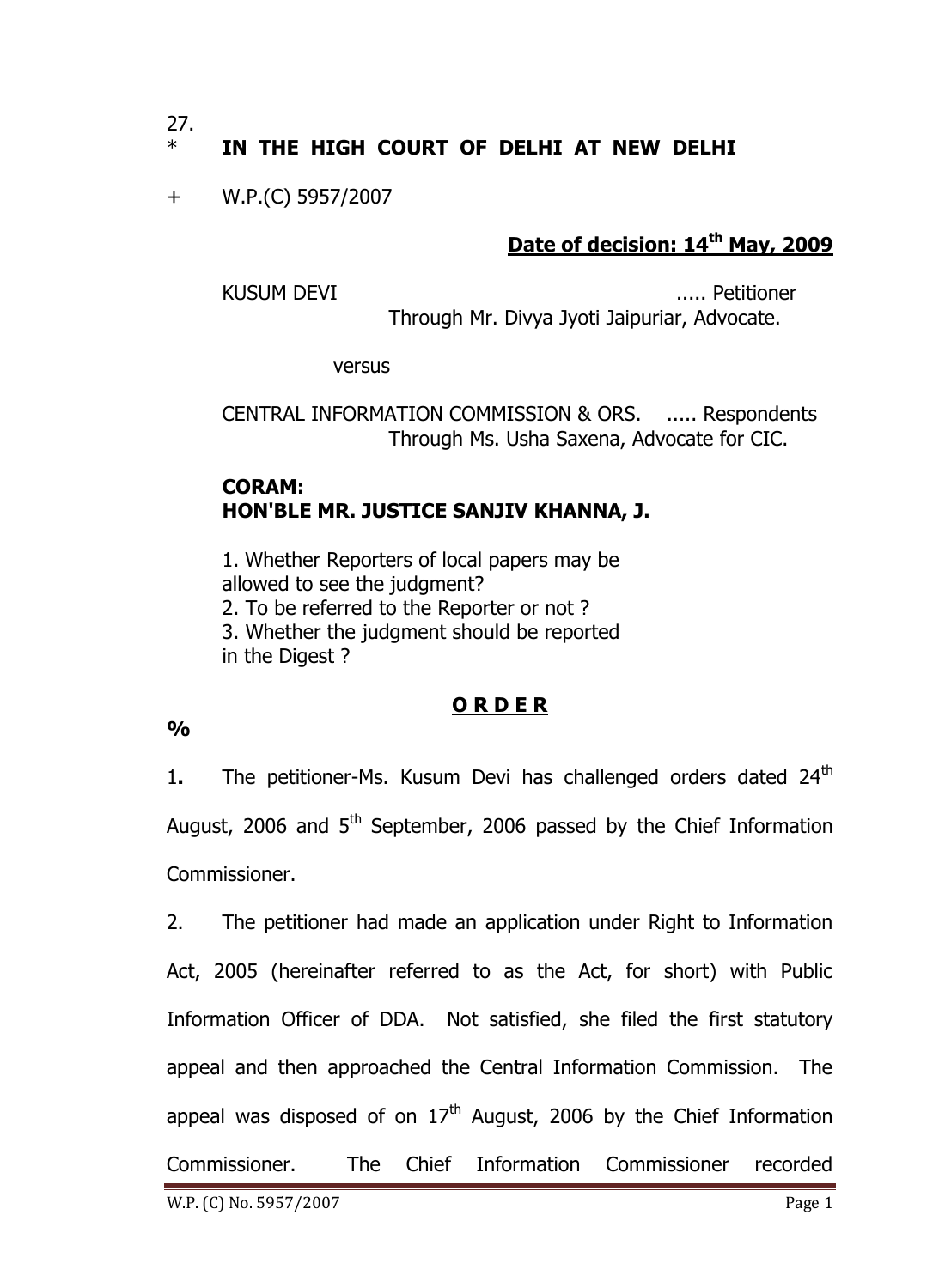unhappiness in the manner in which the Public Information Officers had dealt with several matters pertaining to admission of students in Delhi schools under EWS category and the following observations were made:-

> File has been examined. Arguably, the CPIO, DDA could plead that that DDA is not the public authority to hold information regarding admission of children under EWS in different schools in Delhi under the directions of NCT Government, to which DDA is not accountable. However, the information pertaining to lease deeds and enquiries conducted, if any, should have been easily accessible and under no circumstances delayed."

3. The petitioner is not aggrieved against the said direction and the observations made by the Chief Information Commissioner.

4. The grievance of the petitioner, as stated above, is against two subsequent orders dated  $24<sup>th</sup>$  August, 2006 and  $5<sup>th</sup>$  September, 2006 whereby the Chief Information Commissioner has awarded compensation of Rs.520/- towards conveyance charges against the DDA to be paid to the petitioner. The petitioner prays that the respondent-DDA should be asked to pay penalty/damages of Rs.1,720/-. It may be relevant here to reproduce below the information which was asked by the petitioner in his application under the Act:-

> "1. If a complaint were made to the Department against any school regarding EWS, in how many days would the department complete enquiry and issue show cause notice to the school?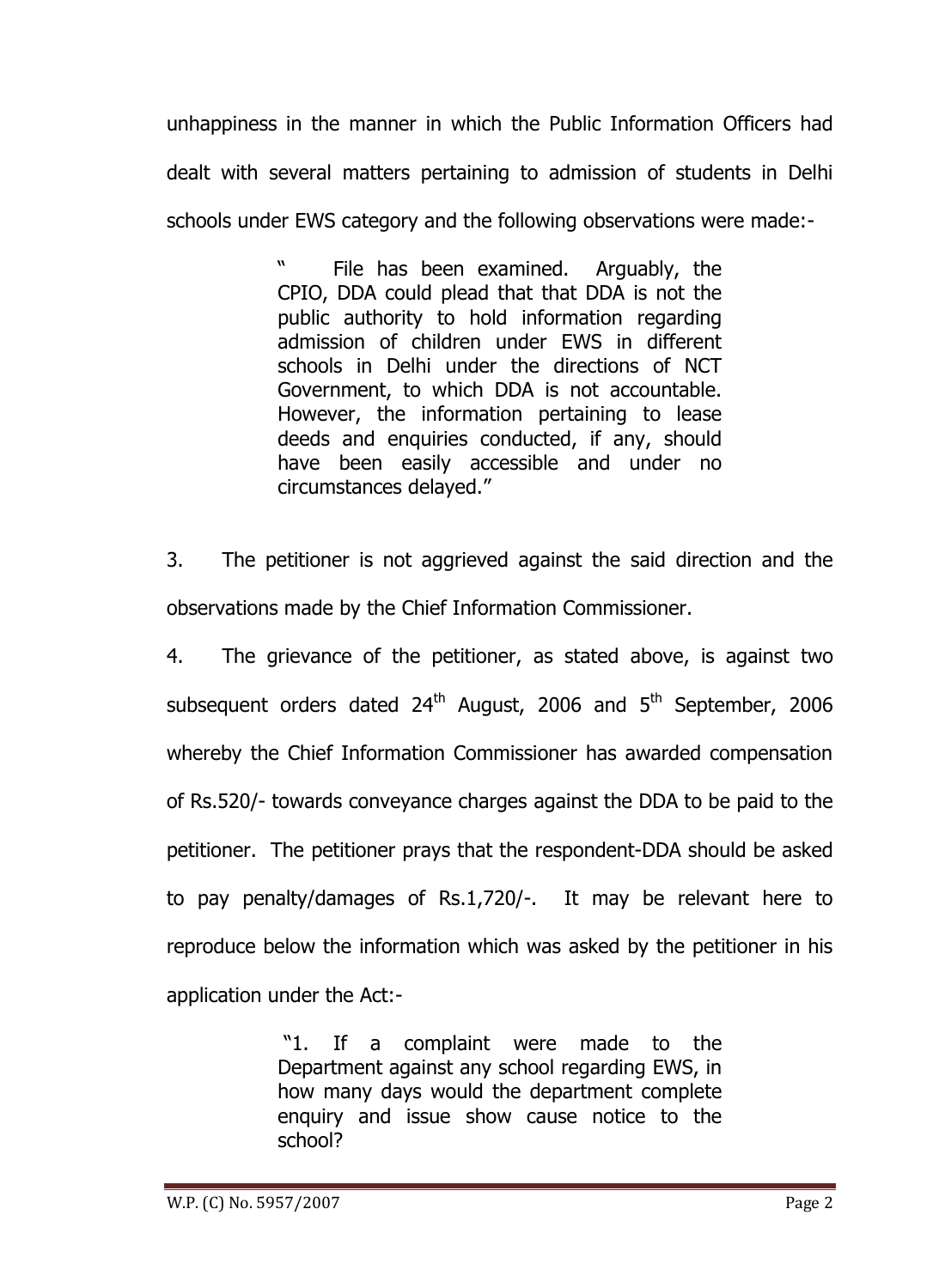2. How many days after the show cause notice would the lease deed be cancelled?

3. The name, designation, phone and mobile number of office of the officer authorized to cancel the Lease Deed;

4. The name, designation, office number and mobile number of the officer appointed to enquire into the complaint.

5. In this type of complaint, would the investigating officer record the statement of the complainant, and if not, reasons thereof.

6. The date for the designated officer to complete investigation.

7. If he failed to complete investigation by the specified date, which officer of DDA was authorized to take action against the erring officer, with name, designation and phone number?

8. A certified copy of investigation report.

9. After investigation, will the school be issued show cause notice, if issued a certified copy of the same.

10. By which date would the lease deed of this school be cancelled?"

5. Most of the questions asked by the petitioner are argumentative, presumptuous or asking for opinion and cannot be categorized as "information". The petitioner certainly has right to ask for "information" with regard to the complaint made by him, action taken and the decision taken thereafter, but not ask for opinion or presumptive questions. The petitioner being a layperson and a common citizen may not have clearly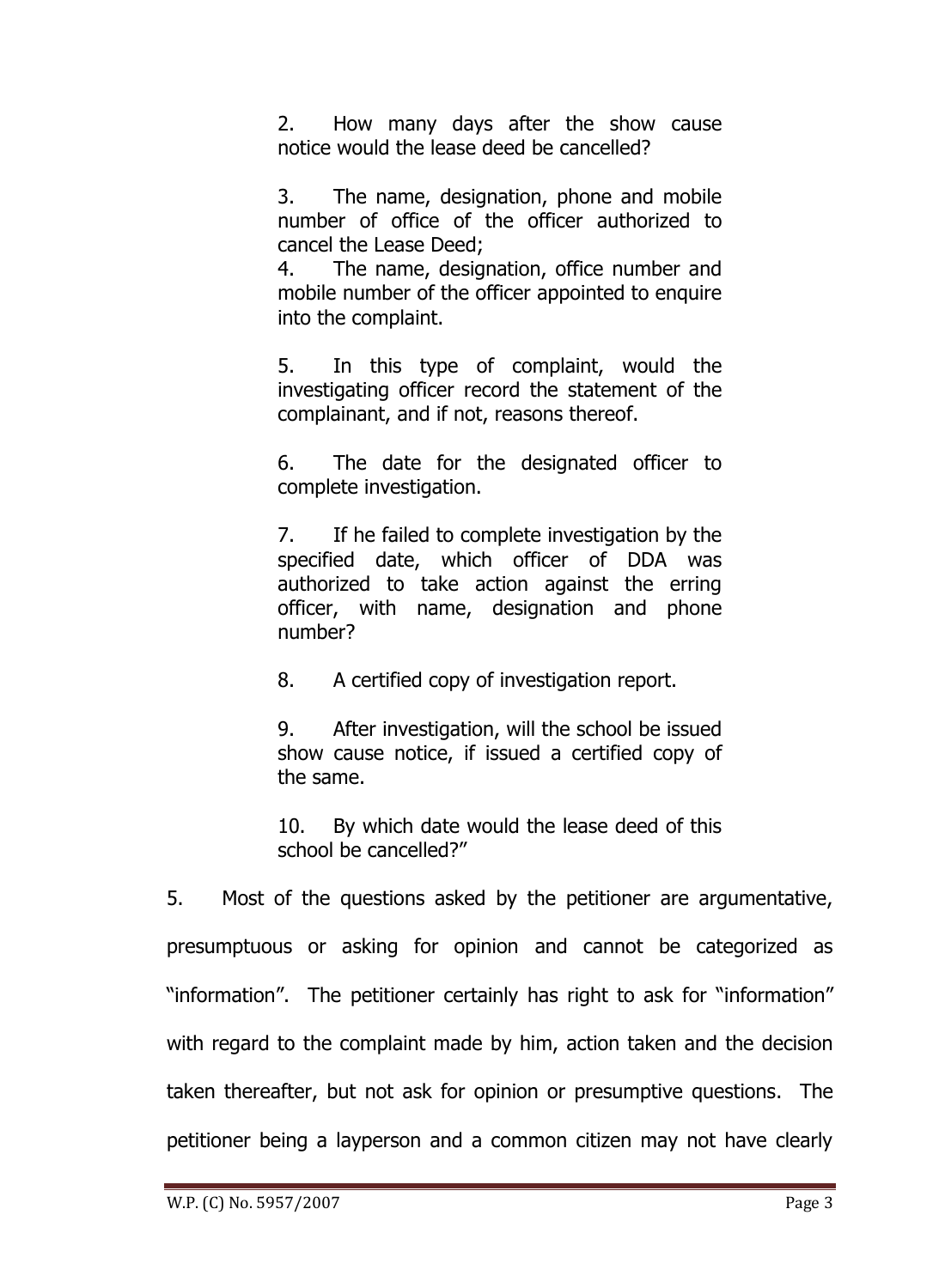understood the nature and extent of the "information", which can be applied for and asked for. She is entitled to benefit on this account. This aspect was understood by the Chief Information Commissioner and accordingly the directions as stated above in the order dated  $17<sup>th</sup>$  August, 2006 were passed. However, this aspect has to be kept in mind, when the question of penalty is examined.

6. In the order dated  $24<sup>th</sup>$  August, 2006, the Chief Information Commissioner noticed that the information sought had been furnished by the Public Information Officer and there was failure on the part of the respondent-DDA to attend two hearings, which had necessitated adjournments. It was noticed that the amount claimed by the petitioner towards expenses incurred for attending the two hearings of Rs.2,685/ were rather high and the petitioner was asked to substantiate the claim.

7. On  $5<sup>th</sup>$  September, 2006, the Chief Information Commissioner after examining the relevant facts passed the following order:-

> We have examined the claim. We are not convinced that there has been any loss of salary by the authorized representatives of the appellants, nor has any evidence of any such deduction/loss been placed before us. On the other hand, the transport charges are genuine, and even though no receipts are provided in such cases, we may not insist on such evidence being produced. The conveyance charges from Seemapuri to the offices of the Commission amounting to Rs.520/- are payable by the DDA and may be paid to the authorized